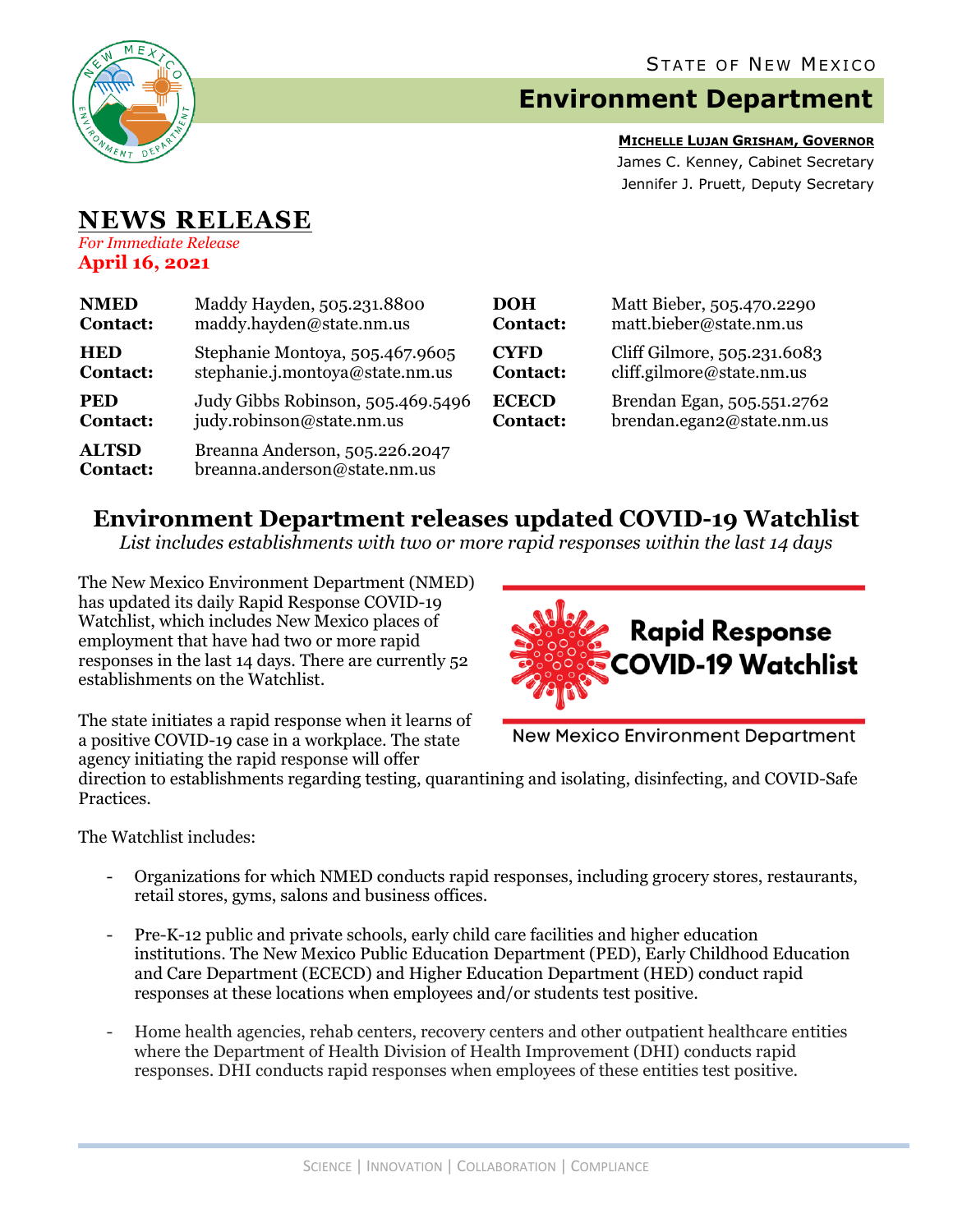- Long-term care facilities, including skilled nursing homes and assisted living facilities where the Aging and Long-Term Services Department (ALTSD) conducts rapid responses when a staff member and/or resident tests positive for COVID-19.
- Children, Youth and Families Department (CYFD) facilities, including residential treatment centers for youth and youth shelters. CYFD conducts rapid responses when staff and/or residents test positive.

The Rapid Response COVID-19 Watchlist allows the public to make more informed decisions when patronizing establishments and also assists NMED's Occupational Health and Safety Bureau and other state and local regulatory agencies in evaluating whether organizations are complying with state public health orders and COVID-Safe Practices. State regulatory agencies may initiate compliance investigations and/or exercise enforcement when establishments fail to adhere to required practices.

The current public health order mandates certain establishments close for two weeks if they have four or more rapid responses within the last 14 days. The closure requirement applies to food and drink establishments, retail spaces, places of lodging, close-contact businesses as defined in the Nov. 13, 2020 public health order, and essential businesses (other than healthcare operations, utility and media services).

When there are four or more rapid responses at a location within 14 calendar days, the New Mexico Environment Department will refer the establishment to the Department of Health, which will evaluate and make the decision on establishment closure. An establishment may be permitted to continue operating if the Department of Health, after consultation with the New Mexico Environment Department, determines that the business is a sole provider of goods or services within a community, or if they have committed to regular surveillance testing of their workforce.

If a school has four rapid responses in a 14-day period, it must close within seven calendar days and remain in remote-only learning for 14 days. Only the individual school that reached the rapid response threshold is required to return to remote learning.

The current Rapid Response COVID-19 Watchlist and closure list, which includes all establishments that have been required to close, are posted [here.](https://www.env.nm.gov/rapid-response-data/)



**New Mexico Environment Department** 

# **Friday, April 16**

| <b>AGENCY</b><br><b>ASSIGNED</b> | <b>NAME</b>         | <b>ADDRESS</b>                 | <b>CITY</b>        | <b>COUNTY</b>     | <b>NUMBER OF</b><br><b>RAPID</b><br><b>RESPONSES</b> |
|----------------------------------|---------------------|--------------------------------|--------------------|-------------------|------------------------------------------------------|
| <b>NMPED</b>                     | ALAMOGORDO HIGH     | 103 CUBA AVE                   | <b>ALAMOGORDO</b>  | <b>OTERO</b>      |                                                      |
| <b>NMPED</b>                     | ALBUQUERQUE ACADEMY | 6400 WYOMING<br><b>BLVD NE</b> | <b>ALBUQUERQUE</b> | <b>BERNALILLO</b> | $\overline{2}$                                       |
|                                  |                     | 11300<br><b>MONTGOMERY</b>     |                    |                   |                                                      |
| <b>NMPED</b>                     | ELDORADO HIGH       | <b>BLVD NE</b>                 | <b>ALBUOUEROUE</b> | <b>BERNALILLO</b> | ച                                                    |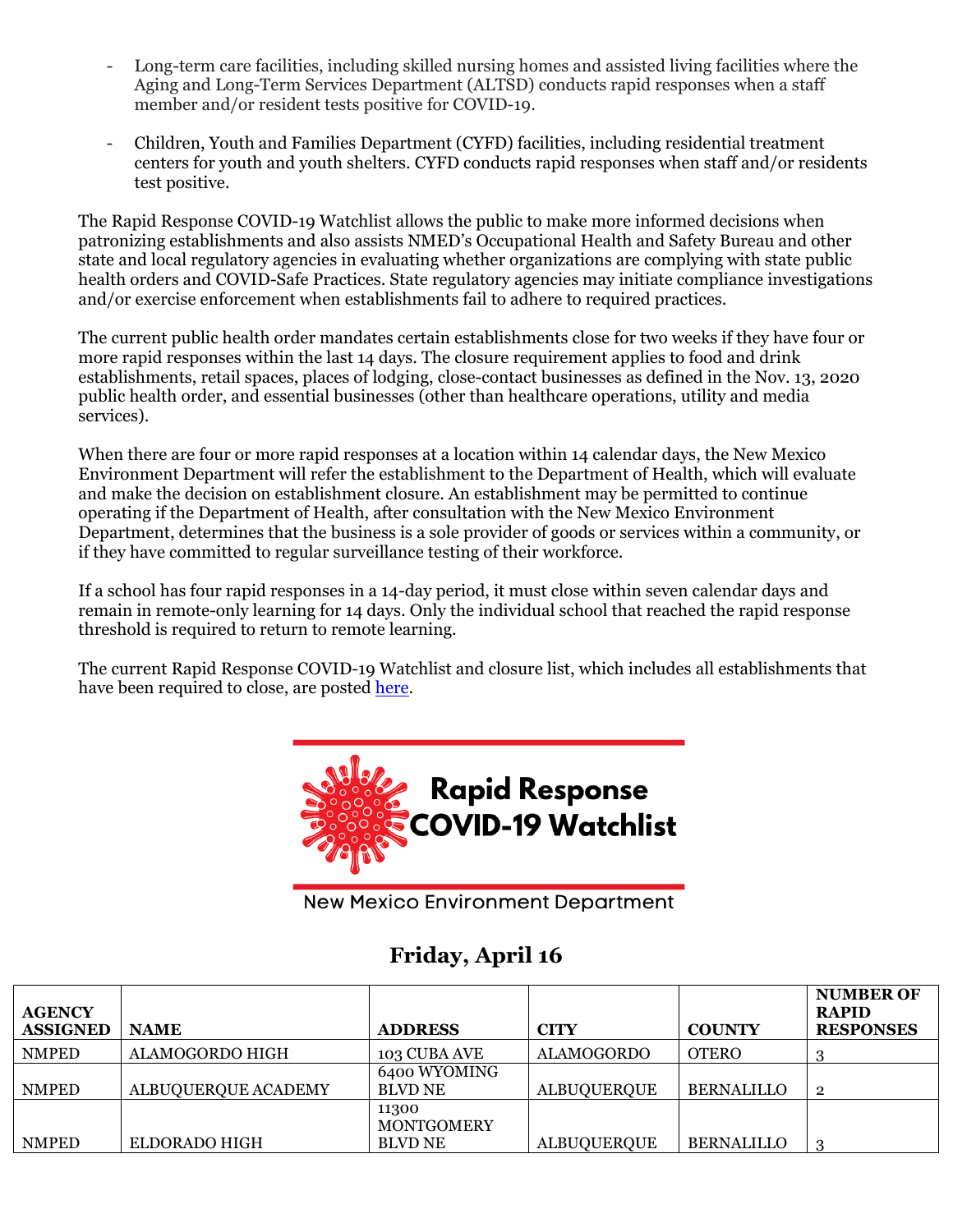|              | MAINTENANCE AND                             | 915 LOCUST SE                      |                    |                   |                |
|--------------|---------------------------------------------|------------------------------------|--------------------|-------------------|----------------|
| <b>NMPED</b> | <b>OPERATIONS</b>                           | 87106                              | <b>ALBUQUERQUE</b> | <b>BERNALILLO</b> | $\mathbf{2}$   |
| <b>NMPED</b> | MANZANO HIGH                                | 12200 LOMAS<br><b>BLVD NE</b>      | <b>ALBUQUERQUE</b> | <b>BERNALILLO</b> | $\mathbf{2}$   |
|              |                                             | 301 MENAUL BLVD                    |                    |                   |                |
| <b>NMPED</b> | MENAUL HIGH SCHOOL<br>MENAUL INTERMEDIATE   | <b>NE</b><br>301 MENAUL BLVD       | <b>ALBUQUERQUE</b> | <b>BERNALILLO</b> | $\mathbf 2$    |
| <b>NMPED</b> | <b>SCHOOL</b>                               | <b>NE</b>                          | <b>ALBUQUERQUE</b> | <b>BERNALILLO</b> | $\overline{2}$ |
| <b>NMPED</b> | MISSION ACHIEVEMENT AND<br>SUCCESS 2.0      | 1255 OLD COORS<br>RD SW            | <b>ALBUQUERQUE</b> | <b>BERNALILLO</b> | $\overline{2}$ |
| <b>NMPED</b> | TONY HILLERMAN MIDDLE<br><b>SCHOOL</b>      | 8101 RAINBOW<br><b>BLVD NW</b>     | <b>ALBUQUERQUE</b> | <b>BERNALILLO</b> | $\overline{2}$ |
| <b>NMED</b>  | <b>ABB INC</b>                              | 6625 BLUEWATER<br>RD NW            | <b>ALBUQUERQUE</b> | <b>BERNALILLO</b> | $\mathbf{2}$   |
| <b>NMED</b>  | <b>CABELA'S</b>                             | 5151 LANG AVE NE                   | <b>ALBUQUERQUE</b> | <b>BERNALILLO</b> | $\overline{2}$ |
| <b>NMED</b>  | <b>FIESTA SUBARU</b>                        | 8220 LOMAS BLVD<br><b>NE</b>       | <b>ALBUQUERQUE</b> | <b>BERNALILLO</b> | $\overline{2}$ |
| <b>NMED</b>  | FRITO-LAY INC                               | 1550 MISSION AVE<br><b>NE</b>      | <b>ALBUQUERQUE</b> | <b>BERNALILLO</b> | 3              |
| <b>NMED</b>  | <b>GREAT RIVER TECHNOLOGY</b><br><b>INC</b> | 4910 ALAMEDA<br>BLVD NE # B        | <b>ALBUQUERQUE</b> | <b>BERNALILLO</b> | $\overline{2}$ |
| <b>NMED</b>  | <b>HOME DEPOT</b>                           | 200 EUBANK BLVD<br>$SE \# B$       | <b>ALBUQUERQUE</b> | <b>BERNALILLO</b> | $\mathbf{2}$   |
| <b>NMED</b>  | <b>LA MESA RV CTR</b>                       | 401 CORDERO<br><b>MESA DR NW</b>   | <b>ALBUQUERQUE</b> | <b>BERNALILLO</b> | $\mathbf{2}$   |
| <b>NMED</b>  | <b>LARRY H MILLER</b><br><b>SOUTHWEST</b>   | 8800 LOMAS BLVD<br><b>NE</b>       | <b>ALBUQUERQUE</b> | <b>BERNALILLO</b> | $\overline{4}$ |
| <b>NMED</b>  | NUSENDA CREDIT UNION                        | 6501 INDIAN<br><b>SCHOOL RD NE</b> | <b>ALBUQUERQUE</b> | <b>BERNALILLO</b> | 3              |
| <b>NMED</b>  | STEWART TITLE CO                            | 7801 ACADEMY RD<br>NE # 1-101      | <b>ALBUQUERQUE</b> | <b>BERNALILLO</b> | 3              |
| <b>NMED</b>  | YUKON & ASSOC                               | 4211 HAWKINS ST<br><b>NE</b>       | <b>ALBUQUERQUE</b> | <b>BERNALILLO</b> | $\overline{2}$ |
| DHI          | LOVELACE HEALTH SYSTEMS                     | 4411 THE 25 WAY<br><b>NE</b>       | <b>ALBUQUERQUE</b> | <b>BERNALILLO</b> | $\overline{2}$ |
| <b>NMED</b>  | HOLLYFRONTIER CORP                          | 501 E MAIN ST                      | <b>ARTESIA</b>     | <b>EDDY</b>       | $\overline{2}$ |
| <b>NMPED</b> | PARK AVENUE ELEMENTARY                      | 507 SOUTH PARK<br><b>AVE</b>       | <b>AZTEC</b>       | <b>SAN JUAN</b>   | $\mathbf{2}$   |
| <b>NMED</b>  | <b>HILCORP</b>                              | 382 ROAD 3100                      | <b>AZTEC</b>       | <b>SAN JUAN</b>   | $\mathbf 2$    |
| <b>NMPED</b> | <b>BLOOMFIELD HIGH</b>                      | 520 NORTH FIRST<br><b>ST</b>       | <b>BLOOMFIELD</b>  | <b>SAN JUAN</b>   | $\overline{2}$ |
|              | <b>CARLSBAD EARLY COLLEGE</b>               | 1500 UNIVERSITY                    |                    |                   |                |
| <b>NMPED</b> | <b>HIGH</b><br><b>BEEHIVE HOMES OF</b>      | <b>DR</b>                          | <b>CARLSBAD</b>    | <b>EDDY</b>       | $\overline{2}$ |
| <b>ALTSD</b> | <b>EDGEWOOD</b>                             | 102 QUAIL TRAIL                    | <b>EDGEWOOD</b>    | <b>SANTA FE</b>   | $\overline{2}$ |
| <b>NMED</b>  | <b>ESPANOLA PUBLIC WORKS</b><br><b>DEPT</b> | 405 N PASEO DE<br><b>ONATE</b>     | <b>ESPANOLA</b>    | <b>RIO ARRIBA</b> | $\overline{2}$ |
| <b>NMPED</b> | <b>COUNTRY CLUB ELEMENTARY</b>              | 5300 FOOTHILLS<br>DR               | <b>FARMINGTON</b>  | <b>SAN JUAN</b>   | $\overline{2}$ |
| <b>NMPED</b> | ESPERANZA ELEMENTARY                        | 4501<br><b>WILDFLOWER DR</b>       | <b>FARMINGTON</b>  | <b>SAN JUAN</b>   | $\overline{2}$ |
| <b>NMPED</b> | NORTHEAST ELEMENTARY                        | 1400 EAST 23RD                     | <b>FARMINGTON</b>  | <b>SAN JUAN</b>   | $\mathbf 2$    |
| <b>NMPED</b> | PIEDRA VISTA HIGH                           | 5700 COLLEGE<br><b>BLVD</b>        | <b>FARMINGTON</b>  | <b>SAN JUAN</b>   | $\overline{2}$ |
| <b>NMED</b>  | <b>BIOMAT USA PLASMA CTR</b><br>(GRIFOLS)   | <b>805 S MAIN</b>                  | <b>LAS CRUCES</b>  | <b>DONA ANA</b>   | $\overline{2}$ |
| <b>NMED</b>  | <b>STAPLES</b>                              | 2260 E LOHMAN<br><b>AVE</b>        | <b>LAS CRUCES</b>  | <b>DONA ANA</b>   | $\overline{2}$ |